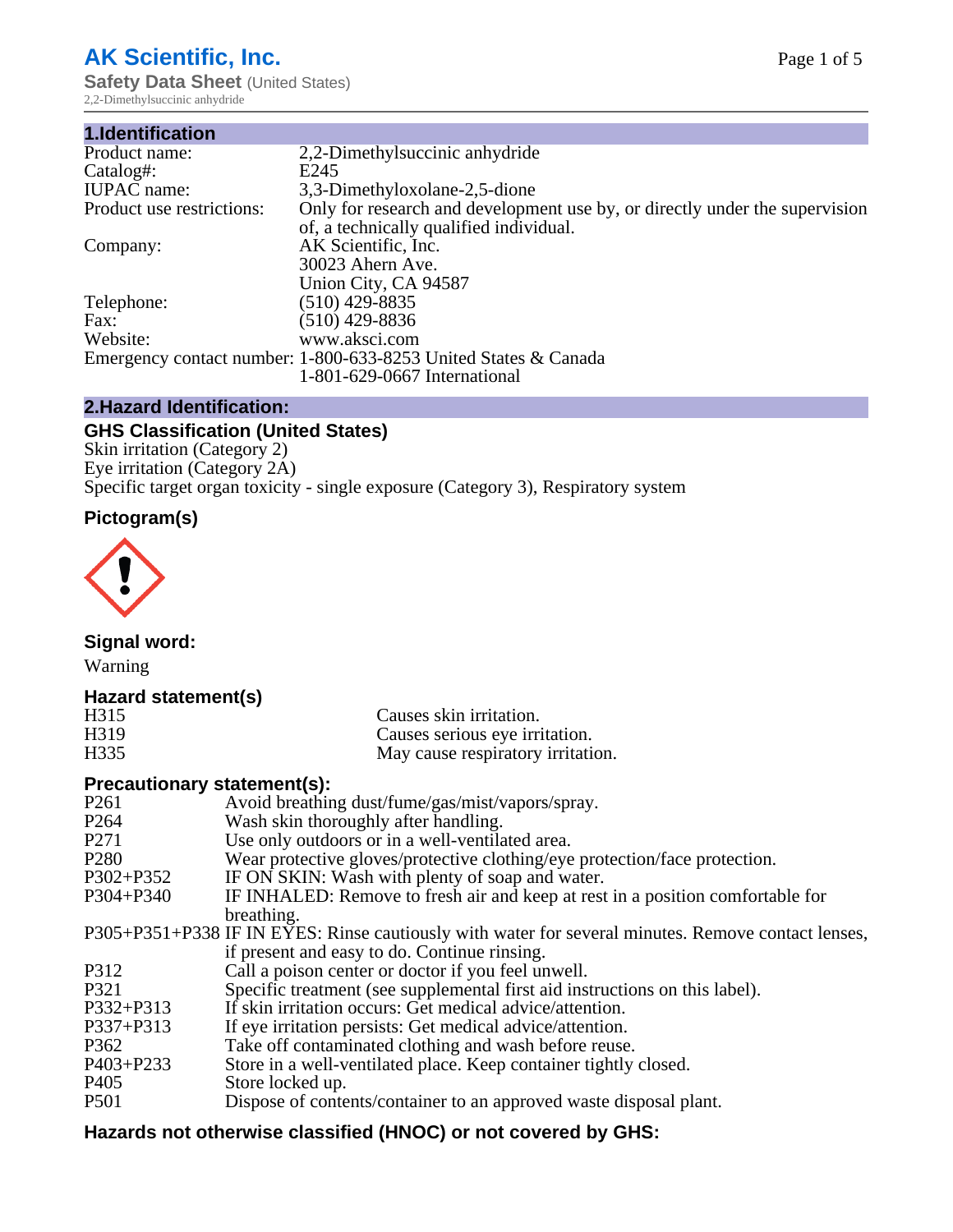#### None

## **3.Composition/Information on Ingredients**

| Synonyms: | Not available. |
|-----------|----------------|
| $CAS#$ :  | 17347-61-4     |
| Purity:   | 98% (GC)       |
| EC:       | 241-371-0      |

## **4. First Aid Measures**

**General Information:** Immediately remove any clothing contaminated by the product. Move out of dangerous area. Consult a physician and show this safety data sheet.

**Inhalation:** Move person to fresh air. If not breathing, give artificial respiration. If breathing is difficult, give oxygen. Obtain medical aid.

**Skin contact:** Immediately flush skin with running water for at least 15 minutes while removing contaminated clothing and shoes. Wash clothing before reuse. Obtain medical aid immediately. **Eye contact:** Immediately flush open eyes with running water for at least 15 minutes. Obtain medical aid immediately.

**Ingestion:** Do NOT induce vomiting without medical advice. Rinse mouth with water. Never administer anything by mouth to an unconscious person. Obtain medical aid immediately.

**Most important symptoms and effects, both acute and delayed:** No further information available. Please see sections 2 and 11.

**Indication of any immediate medical attention and special treatment needed:** No further information available.

## **5. Fire Fighting Measures**

**Suitable extinguishing media:** Use water spray, dry chemical, carbon dioxide, or chemical foam. **Specific hazards arising from the chemical:** Carbon oxides.

**Advice for firefighters:** As in any fire, wear a NIOSH-approved or equivalent, pressure-demand, self-contained breathing apparatus and full protective gear. During a fire, irritating and highly toxic gases may be generated by thermal decomposition or combustion.

# **6. Accidental Release Measures**

**Personal precautions, protective equipment and emergency procedures:** Wear protective equipment and keep unprotected personnel away. Ensure adequate ventilation. Remove all sources of ignition. Prevent further leak or spill if safe to do so. For personal protective equipment, please refer to section 8.

**Environmental precautions:** Do not let product enter drains, other waterways, or soil.

**Methods and materials for containment and cleaning up:** Prevent further leak or spill if safe to do so. Vacuum, sweep up, or absorb with inert material and place into a suitable disposal container. Consult local regulations for disposal. See section 13 for further disposal information.

## **7. Handling and Storage**

**Precautions for safe handling:** Avoid contact with skin, eyes, and personal clothing. Wash hands thoroughly after handling. Avoid breathing fumes. Use only with adequate ventilation. Wear suitable protective clothing, gloves, and eye/face protection. Keep away from sources of ignition. Minimize dust generation and accumulation. Keep container tightly closed. Open and handle container with care. Do not eat, drink, or smoke while handling.

**Conditions for safe storage, including any incompatibilities:** Store in a tightly-closed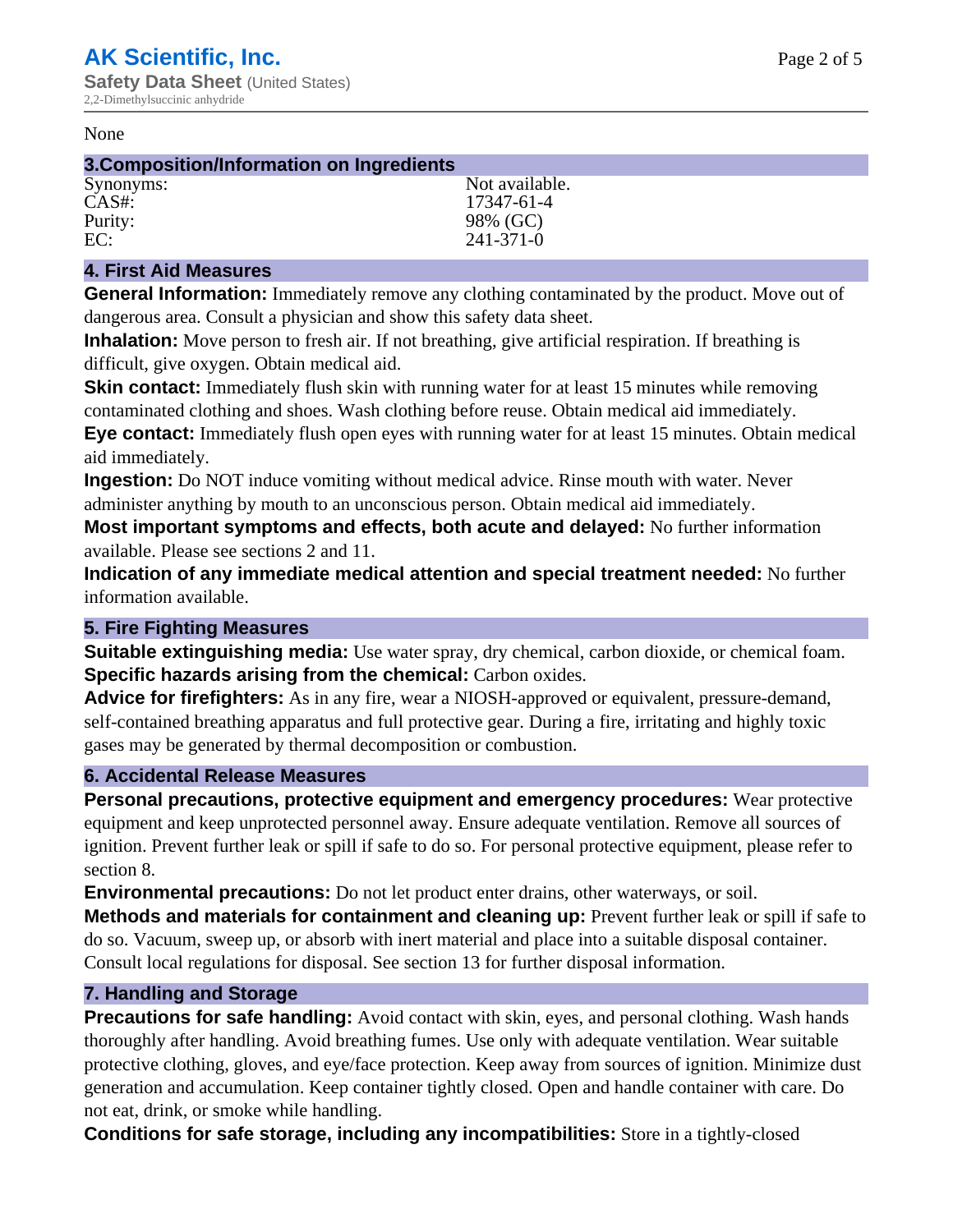container when not in use. Store in a cool, dry, well-ventilated area away from incompatible substances. Keep away from sources of ignition.

### **8. Exposure Controls/Personal Protection**

### **Exposure limits:**

| <b>OSHA PEL:</b>  | Not available. |
|-------------------|----------------|
| NIOSH REL:        | Not available. |
| <b>ACGIH TLV:</b> | Not available. |

**Appropriate engineering controls:** Avoid contact with skin, eyes, and clothing. Wash hands before breaks and immediately after handling the product. Facilities storing or utilizing this material should be equipped with an eyewash fountain. Use adequate general and local exhaust ventilation to keep airborne concentrations low.

#### **Personal protection**

| Eyes:        | Based on an evaluation of the eye or face hazards present, wear chemical splash-resistant<br>safety glasses or goggles with side protection. A face shield may be appropriate in some                                                                                      |  |
|--------------|----------------------------------------------------------------------------------------------------------------------------------------------------------------------------------------------------------------------------------------------------------------------------|--|
|              | workplaces. Use eyewear tested and approved under appropriate government standards<br>such as OSHA 29 CFR 1910.133 or EU EN166.                                                                                                                                            |  |
| Hands:       | Wear gloves selected based on an evaluation of the possible hazards to hands and skin,                                                                                                                                                                                     |  |
|              | the duration of use, the physical conditions of the workplace, and the chemical resistance<br>and physical properties of the glove material.                                                                                                                               |  |
|              | Skin and body: Protective clothing must be selected based on the hazards present in the workplace, the                                                                                                                                                                     |  |
|              | physical environment, the duration of exposure, and other factors. No fabric can provide<br>protection against all potential hazards; therefore it is important to select the appropriate                                                                                  |  |
|              | protective clothing for each specific hazard. At the minimum, wear a laboratory coat and<br>close-toed footwear.                                                                                                                                                           |  |
| Respiratory: | Respirators are not a substitute for accepted engineering control measures such as<br>enclosure or confinement of the operation, general and local ventilation, and substitution<br>of less toxic materials. When respiratory personal protective equipment is appropriate |  |
|              | based on an assessment of respiratory hazards in the workplace, use a NIOSH- or                                                                                                                                                                                            |  |
|              | CEN-certified respirator.                                                                                                                                                                                                                                                  |  |

| 9. Physical and Chemical Properties |                       |
|-------------------------------------|-----------------------|
| <b>Physical State:</b>              | White solid           |
| Molecular Formula:                  | C6H8O3                |
| Molecular Weight:                   | 128.13                |
| Odor:                               | Not available.        |
| pH:                                 | Not available.        |
| <b>Boiling Point Range:</b>         | $219 - 220$ °C        |
| Freezing/Melting Point:             | $26-30$ °C            |
| <b>Flash Point:</b>                 | $108^{\circ}$ C       |
| <b>Evaporation Rate:</b>            | Not available.        |
| Flammability(solid,gas):            | Please see section 2. |
| Explosive limits:                   | Not available.        |
| Vapor Pressure:                     | Not available.        |
| Vapor Density:                      | Not available.        |
| Solubility:                         | Not available.        |
| <b>Relative Density:</b>            | Not available.        |
| Refractive Index:                   | Not available.        |
| Volatility:                         | Not available.        |
| <b>Auto-ignition Temperature:</b>   | Not available.        |
| <b>Decomposition Temperature:</b>   | Not available.        |
| <b>Partition Coefficient:</b>       | Not available.        |
|                                     |                       |

#### **10. Stability and Reactivity**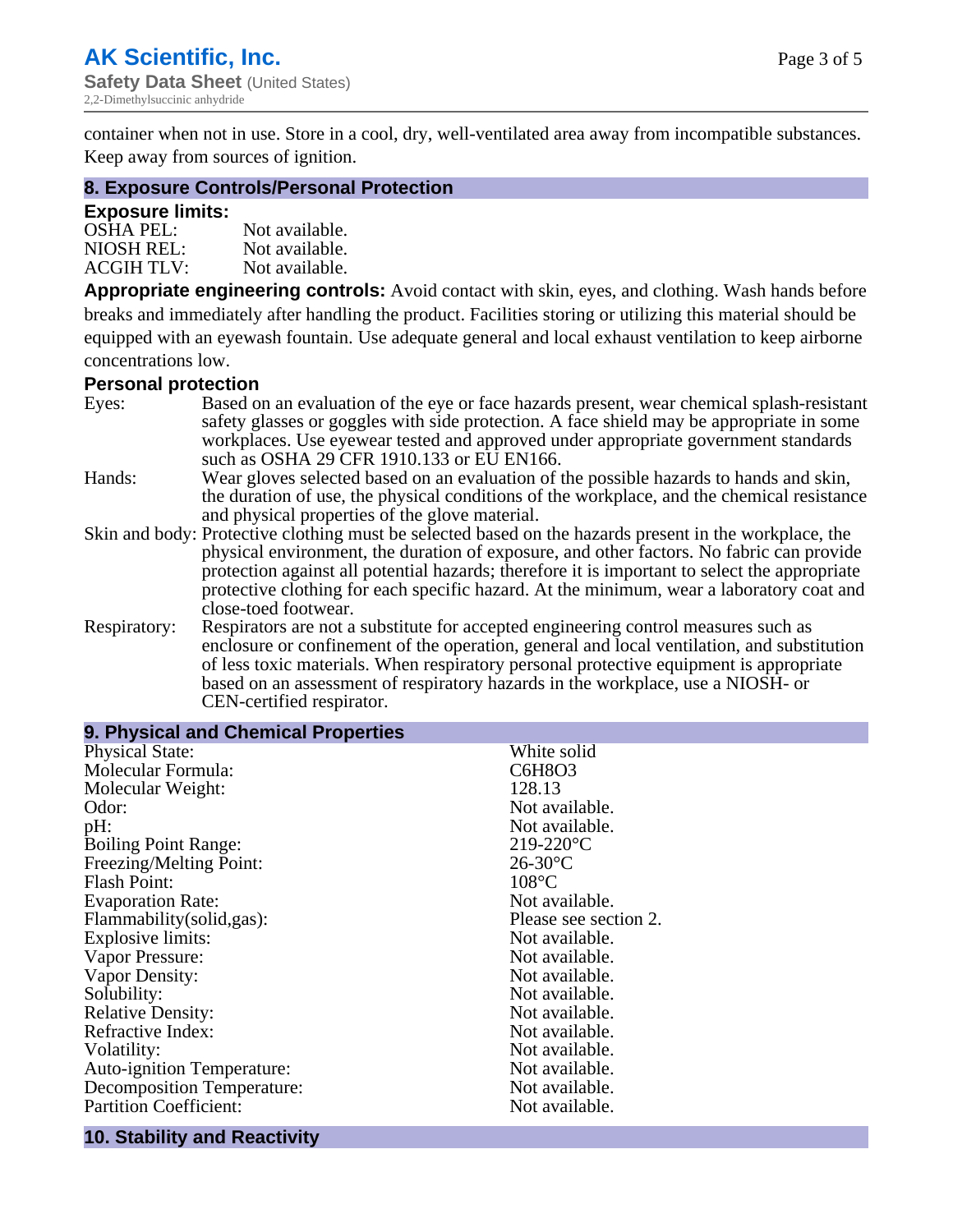| Reactivity:                         | Not available.                                       |
|-------------------------------------|------------------------------------------------------|
| Chemical stability:                 | Stable under recommended temperatures and pressures. |
| Possibility of hazardous reactions: | Not available.                                       |
| Conditions to avoid:                | Dust generation.                                     |
| Incompatible materials:             | Strong oxidizing agents.                             |
| Hazardous decomposition products:   | Carbon oxides.                                       |
|                                     |                                                      |

### **11. Toxicological Information**

| RTECS#                                         | Not available.                                      |
|------------------------------------------------|-----------------------------------------------------|
| Acute toxicity:                                | Not available.                                      |
| Routes of exposure:                            | Inhalation, eye contact, skin contact, ingestion.   |
| Symptoms related to the physical, chemical and | Skin contact may result in inflammation             |
| toxicological characteristics:                 | characterized by itching, scaling, reddening,       |
|                                                | blistering, pain or dryness. Eye contact may result |
|                                                | in redness, pain or severe eye damage. Inhalation   |
|                                                | may cause irritation of the lungs and respiratory   |
|                                                | system. Overexposure may result in serious illness  |

or death.

### **Carcinogenicity**

| IARC: | Not classified.                                                                                       |
|-------|-------------------------------------------------------------------------------------------------------|
| NTP:  | Not listed.                                                                                           |
| OSHA: | Not listed.                                                                                           |
|       | Acute toxic effects: Inflammation of the eye is characterized by redness, watering, and itching. Skin |
|       | inflammation is characterized by itching, scaling, reddening, or, occasionally,                       |
|       | blistering.                                                                                           |

| Not available. |
|----------------|
| Not available. |
| Not available. |
| Not available. |
| Not available. |
|                |

## **13. Disposal Considerations**

Disposal of waste: Chemical waste generators must determine whether a discarded chemical is classified as hazardous waste. US EPA guidelines for the classification determination are listed in 40 CFR 261.3. Additionally, waste generators must consult state and local hazardous waste regulations to ensure complete and accurate classification. Observe all federal, state and local regulations when disposing of the substance.

Disposal of packaging: Do not reuse containers. Dispose of as unused product.

| <b>14. Transportation Information</b> |                |
|---------------------------------------|----------------|
| <b>DOT (United States)</b>            |                |
| UN number:                            | Not hazmat     |
| Proper shipping name:                 | Not available. |
| Transport hazard class:               | Not available. |
| Packing group:                        | Not available. |
| <b>IATA</b>                           |                |
| <b>UN Number:</b>                     | Not DG         |
| Proper shipping name:                 | Not available. |
| Transport hazard class:               | Not available. |
| Packing group:                        | Not available. |